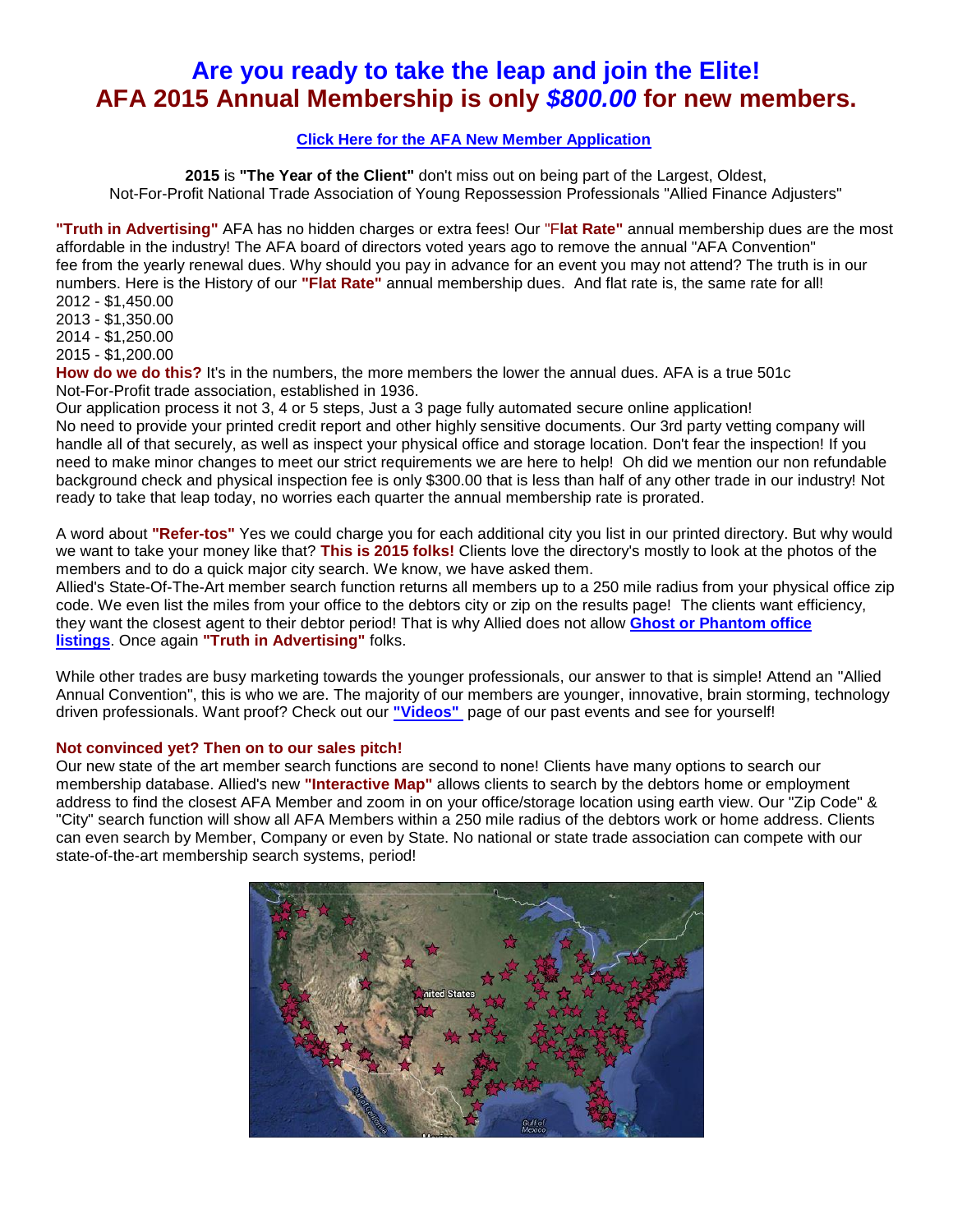AFA with its partnership with RSIG was the first trade to bring **"CFPB Compliance & Education Training"** to its members. Since 2012 these full day education seminars at both its Annual and Mid Year Conventions have had more clients attending than any state or national trade! You will also receive RSIG - CRA online courses at a discount!

Allied Members receive a discount, call RSIG Membership Services for your "Promo Code" at: (703) 365-0199 ext. 214.

TAKE THE RSIG ONLINE COURSE TODAY - CLICK HERE

Clients have called and written letters to our home office complementing us on our new simple and easy **"Compliance Document, Green Check Mark System"** AFA believes it is up to the client to determine what repossession agencies fits their compliance needs. AFA Members have the option of uploading all of their compliance documents. When a client searches our membership, the results page displays by miles all the AFA Members and a series of Green Check marks.



We took this a step further and now the clients can download "on the go" with one click all of the compliance documents for that member. Not only can clients have your compliance documents in one click but they can assign work directly through our online secure assignment portal! We all know direct work is the best and no third party software is required!



Our new **"Gold Star Recognition"** system allows Allied to show off to the clients what members are active in the association. Just like the green check mark system if you hover over the gold stars on the search results page you will see what members have served on the Board of Directors, Committee, Received an Award and been a member for over 5 years. We want you as a member but we also want you to help drive the association into the future! Get involved and stand out! Clients will recognize that you are a team player and a dedicated professional.

| You searched for all Allied Members within a 100 mile radius* of zip code 90807.                                                      |  |              |              |                     |  |                                         |                  |
|---------------------------------------------------------------------------------------------------------------------------------------|--|--------------|--------------|---------------------|--|-----------------------------------------|------------------|
| Click on the Company Name to view the company profile and send assignments. You can also click on the titles to re-sort your results. |  |              |              |                     |  |                                         |                  |
| AFA# City                                                                                                                             |  | <b>State</b> | <b>Miles</b> | <b>Company Name</b> |  | <b>AFA Service Compliance Documents</b> | <b>AFA Since</b> |
|                                                                                                                                       |  |              |              |                     |  |                                         |                  |

Let us not forget the most valuable of all the **"AFA Members Area"** you can't put a price on the many tools available, such as Marketing Mailing list, Compliance and Employee Manuals that are fully editable to your company needs. Back office Client, Agent and Employee forms as well as those hard to find Condition Reports. Allied has partnered with its vendors to offer discounts on office supplies, payroll services, travel, discounted key codes & equipment and more! For a sneak preview go to the "AFA Website" and hover over the "Members Area" a drop down will show you all the goodies waiting for you!

### **Over 60,000 Allied Membership Directories will be mailed out in 2015!**

Our annual directory will hit the clients in early 2015 and our Mid Year Directory in August. That's right two (2) directories per year mailed to Banks, Credit Unions, New and Used car dealers, By Here Pay Here, Subprime lenders, Title Loan and Financial Institutions.